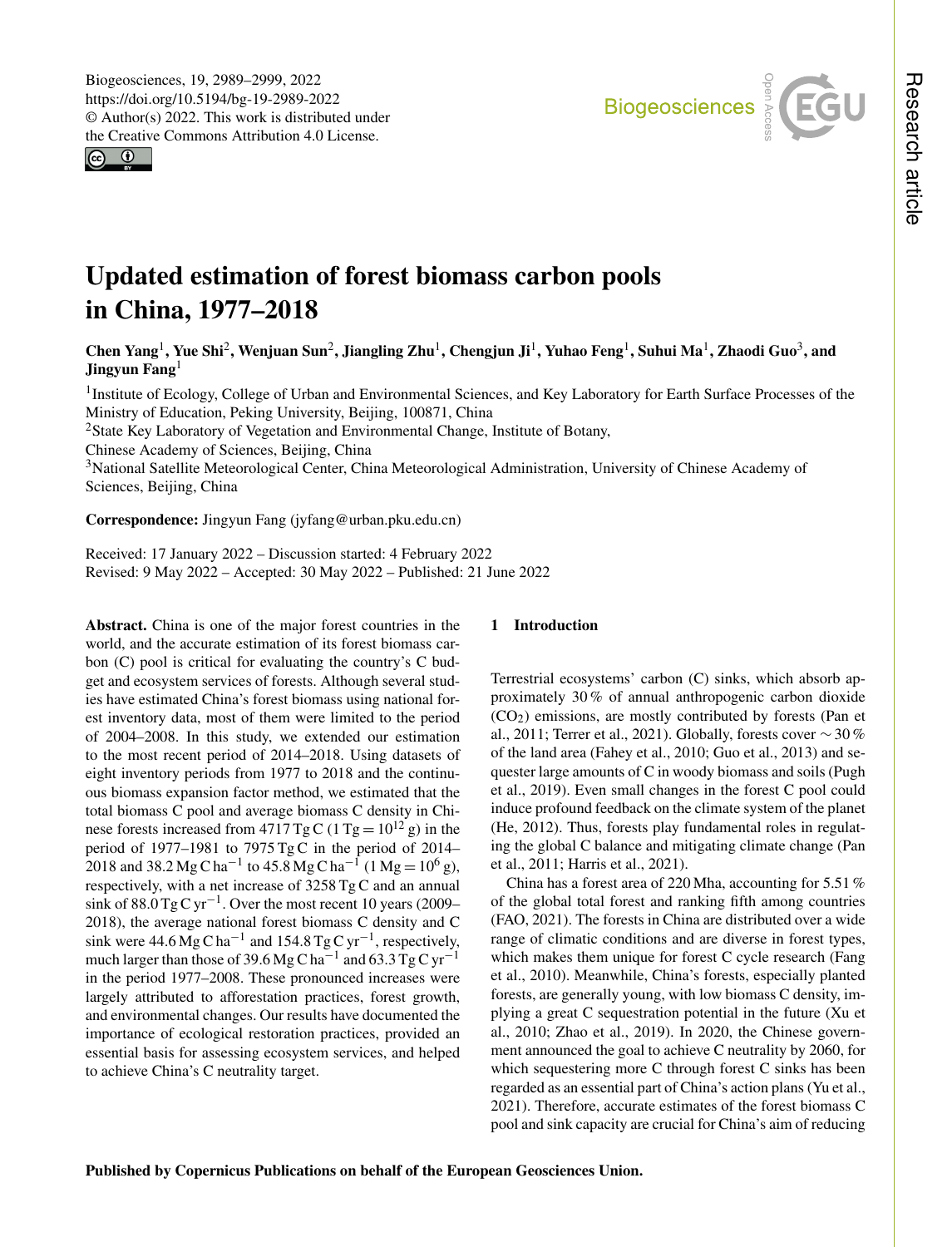net greenhouse gas emissions (Xu et al., 2010) and reaching national C neutrality.

However, there are several limitations in the previous studies. On the one hand, most of the estimates of China's forest biomass C pool (and the corresponding C sink) were based on the national forest inventory data no later than the 7th National Forest Inventory (2004–2008) (e.g. Fang et al., 1996, 2001, 2007; Fang and Chen, 2001; Xu et al., 2010; Guo et al., 2013; Zhang et al., 2013; Li et al., 2015; Zhang et al., 2015). Nevertheless, China's large-area planted forests formed by extensive afforestation since the 1980s have just grown into the rapid-growing middle-aged stage in the most recent decade (2009–2018) (Lu et al., 2018), thus clarifying how China's forest C pool has changed since the 2010s is of vital importance to accurately evaluate the C sink formed by large-scale afforestation. Meanwhile, a 4-decade-long estimate of the forest C pool can also provide necessary information for exploring the driving mechanism of China's forest C sink and validating the conclusions from various models. On the other hand, the estimated C pool and/or sinks of China's forest differed considerably among their dedicated periods. For example, the estimate of the forest C sink during 1994–1998 ranged from  $-2.9$  to 108 Tg C yr<sup>-1</sup> (Fang et al., 2007; Zhang et al., 2013; Li et al., 2015; Zhao et al., 2019). This large discrepancy could be due to limitations in sample size and data representativeness, diversity of data sources, inconsistent biomass–volume fit relationships (Li et al., 2015; Tang et al., 2018), or in particular divergences in the methodologies. Therefore, it is necessary to adopt a unified and well-validated method to update the estimations of the forest biomass C pool at the national scale over the past 4 decades, especially the most recent decade (2009–2018), to fill gaps in our knowledge regarding China's forest C pool and its changes.

In this study, we used eight national forest inventories compiled during the period 1977–2018 and conducted a wellvalidated biomass expansion factor (BEF) method to update the estimate of China's forest biomass C pool. Three major aims of the study are to (1) objectively describe the long-term changes in China's forest biomass C pool and C sink at the national scale, especially focusing on the changes in the most recent decade (2009–2018); (2) clarify the contributions of different forest zonal types, age groups, and forest stand origins to China's forest biomass C pool and its changes; and (3) qualitatively evaluate the potential influencing factors of China's forest C sink by comparing the changes in biomass C stocks in the most recent decade with those in the previous 30 years (1977–2008).

#### 2 Methods

## 2.1 Methods for estimation

Mean biomass density (MBD), remote sensing, and BEF are three common methods for estimating large-spatial-scale forest biomass C stocks (Guo et al., 2010; Zhang et al., 2013). The MBD method, defined as multiplying the mean biomass density value of each forest type by its area, is widely used to estimate the biomass C stocks at different spatial scales. However, because of investigators' intentional tendencies to choose better-growing stands during forest censuses, the MBD method usually overestimates the C pool (Fang et al., 2006; Guo et al., 2010). The remote sensing method can provide large-scale information of vegetation, while there are several inherent methodological issues that must be addressed, such as atmospheric and background noise, similar spectral characteristics of different vegetation, and saturation of signals in dense vegetation (Zhang et al., 2013). Different from the above two methods, the BEF method is based on the internal relationship between the biomass and timber volume of forests (Fang et al., 2002). By establishing proper regression models between biomass and timber volume, the BEF method can incorporate the effects of forest age, forest stand density, and forest site quality on biomass density, thus achieving appropriate estimates of the forest biomass C pool (Fang et al., 2002; Guo et al., 2010). Thus, the BEF method has obvious advantages in estimating forest biomass at regional and national scales (Fang et al., 1998; Fang and Wang, 2001; Guo et al., 2010; Teobaldelli et al., 2009).

Here, we used the continuous BEF method suggested by Fang et al. (2001) to estimate China's forest biomass C stocks during 1977–2018, which is a well-validated approach that enables upscaling estimates from field plots to a regional level. In this approach, the BEF is calculated by the firstorder derivative formula (Eq. 1) using the ground survey data of forest volume, and then BEF is used to calculate biomass (Eq. 2):

| $BEF = a + b/x,$<br>(1) |
|-------------------------|
|-------------------------|

$$
y = BEF \cdot V,\tag{2}
$$

where  $x$  and  $V$  are the stock volume density and stock volume of a forest type at a certain age in each province, and  $a$  and  $b$  are BEF function coefficients. BEF is the biomass expansion factor, and y is the biomass of a forest type at a certain age. The coefficients in Eq. (1) were retrieved from previous studies (Fang et al., 1998, 2002; Fang and Wang, 2001) (Table S1 in the Supplement). A constant C conversion factor of 0.5 was used to convert biomass into C (Fang et al., 2001).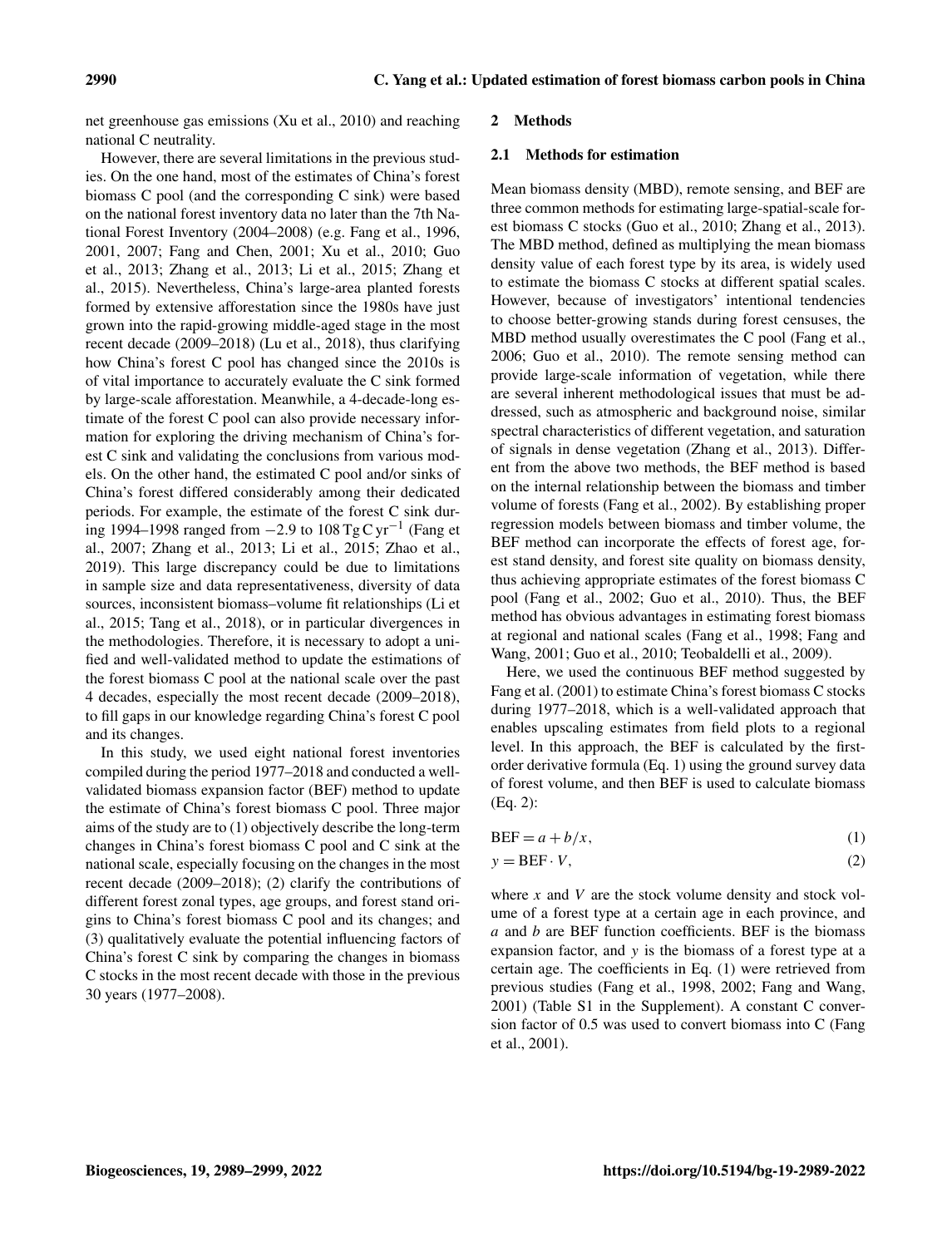#### 2.2 Data sources

Eight national forest inventory datasets compiled by the Chinese Ministry of Forestry Administration from 1977 to 2018 were used in this study. Forests' dominant tree species, area, timber volume, forest age, and stand origins were reported for all provinces. According to Fang (2000), five zonal forest types including cold-temperate coniferous, temperate coniferous, temperate deciduous broad-leaved, temperate– subtropical mixed, and evergreen broad-leaved are dominant tree species. To quantify age-related tree growth, forests were further divided into five subgroups: young, middle-aged, premature, mature, and overmature. Forest area and C stocks were calculated for each province. Chongqing Municipality, which was separated from Sichuan Province in 1997, was merged into Sichuan here. The detailed data of Taiwan, Hong Kong, and Macau are missing from the inventory datasets; thus, the calculations did not account for these three regions.

## 2.3 Data correction

Since 1994, the canopy coverage criterion of forests in the national forest inventory has been changed from  $> 0.3$  to  $>$ 0.2. We unified the criterion by adopting the power functions (Eqs. 3 and 4) provided by Guo et al. (2013):

$$
AREA_{0.2} = 1.290 \times AREA_{0.3}^{0.995} (R^2 = 0.996),
$$
 (3)

$$
CARBON_{0.2} = 1.147 \times CARBON_{0.3}^{0.996} (R^2 = 0.996),
$$
 (4)

where AREA<sub>0.2</sub> and AREA<sub>0.3</sub> are the forest areas (10<sup>4</sup> ha) with canopy coverages of 0.2 and 0.3, respectively, and  $CARBON<sub>0.2</sub>$  and  $CARBON<sub>0.3</sub>$  are the biomass C pools (Tg C) with crown densities of 0.2 and 0.3, respectively.

## 3 Results

#### 3.1 Forest biomass C pool and its changes

The total forest biomass C stock, average biomass C density, and biomass C sink during 1977–2008 were 5447 Tg C, 39.6 Mg C ha<sup>-1</sup>, and 63.3 Tg C yr<sup>-1</sup>, respectively (Table 1). The corresponding values were  $7525$  Tg C, 44.6 Mg C ha<sup>-1</sup>, and  $154.8 \text{ Tg C yr}^{-1}$ , respectively, during 2009–2018, making an increasing C sink of 91.5  $TgCyr^{-1}$  (Tables 1 and S3). Compared with the forest biomass C pool during 1977–1981, it increased by  $3258 \text{ TgC} (69.1 \%)$  during the 4 decades up to 2014–2018. The C density of forest biomass increased by 7.61 Mg C ha−<sup>1</sup> (19.9 %) during 1977–2018 (Table 1, Fig. 1). Meanwhile, the forest area increased by 41.0 % from  $1.24 \times 10^8$  ha during 1977–1981 to  $1.74 \times 10^8$  ha during 2014–2018 (Table 1). All these changes had led to a large C sink of  $180.2$  Tg C yr<sup>-1</sup> in 2014–2018 (Table 1, Fig. 1). In addition, the forest biomass C pool varied considerably across the different periods. It was found to have decreased by 2.9 Tg C yr<sup>-1</sup> over 1994–1998, which was thought to have

Table 1. Forest area, biomass C pool, C density, and C sinks from 1977 to 2018.

| Period                      | Forest parameter  |               |                           |                            |  |  |  |  |  |  |
|-----------------------------|-------------------|---------------|---------------------------|----------------------------|--|--|--|--|--|--|
|                             | Area<br>$10^4$ ha | C pool<br>TgC | C density<br>$MgCha^{-1}$ | $C \sin k$<br>$TgCyr^{-1}$ |  |  |  |  |  |  |
| 1977–1981                   | 12350             | 4717          | 38.2                      |                            |  |  |  |  |  |  |
| 1984-1988                   | 13169             | 4885          | 37.1                      | 23.9                       |  |  |  |  |  |  |
| 1989-1993                   | 13971             | 5402          | 38.7                      | 103.5                      |  |  |  |  |  |  |
| 1994-1998                   | 13241             | 5388          | 40.7                      | $-2.9$                     |  |  |  |  |  |  |
| 1999-2003                   | 14279             | 5862          | 41.1                      | 94.9                       |  |  |  |  |  |  |
| 2004-2008                   | 15559             | 6427          | 41.3                      | 112.9                      |  |  |  |  |  |  |
| Average<br>1977-2008        | 13762             | 5447          | 39.6                      | 63.3                       |  |  |  |  |  |  |
| 2009-2013                   | 16349             | 7074          | 43.3                      | 129.4                      |  |  |  |  |  |  |
| 2014-2018                   | 17409             | 7975          | 45.8                      | 180.2                      |  |  |  |  |  |  |
| Average<br>2009-2018        | 16879             | 7525          | 44.6                      | 154.8                      |  |  |  |  |  |  |
| Overall change<br>1977-2018 | 5059              | 3258          | 7.61                      | 88.0                       |  |  |  |  |  |  |

been due to the decrease in the area of natural forest from 1994–1998 (Tables 1 and 2, Fig. 1).

The biomass C pools of planted forests and natural forests increased significantly during the study periods (Table 2). The biomass C pool of the planted forest increased from 250 Tg C in 1977–1981 to 1470 Tg C in 2014–2018. This indicated that biomass C sinks had an average increase of 33.0 Tg C yr−<sup>1</sup> . The biomass C density of planted forests increased from 15.6 Mg C ha<sup>-1</sup> during 1977–1981 to 28.3 Mg C ha<sup> $-1$ </sup> during 2014–2018. Compared with the previous 3 decades (1977–2008), the average biomass C density and C sink in the most recent decade (2014– 2018) increased by  $4.6 \text{Mg}\text{C} \text{h} \text{a}^{-1}$  and  $10.0 \text{Tg}\text{C} \text{yr}^{-1}$ , respectively. For natural forests, the biomass C pool increased in most time steps during the study periods. Especially in the most recent 10 years, the biomass C sink of natural forests has grown rapidly, indicating  $100.8$  Tg C yr<sup>-1</sup> during 2009–2013 and 128.1 Tg C yr−<sup>1</sup> during 2014–2018 (Table 2). Compared with the previous 3 decades (1977–2008), the average biomass C density and C sink in the most recent decade (2014–2018) increased by  $7.8 \text{ Mg C} \text{ ha}^{-1}$  and 81.5 Tg C yr−<sup>1</sup> , respectively. From 1977 to 2018, the increase in the biomass C pool of natural forests was 2037 Tg C, indicating C sinks of 55.1 Tg C yr<sup>-1</sup> on average.

# 3.2 Changes in biomass C pools in different zonal forest types

Compared with 1977–2008, temperate coniferous forest, temperate deciduous broad-leaved forest, and evergreen broad-leaved forest all presented larger area during 2009– 2018. With the exception of the temperate deciduous broad-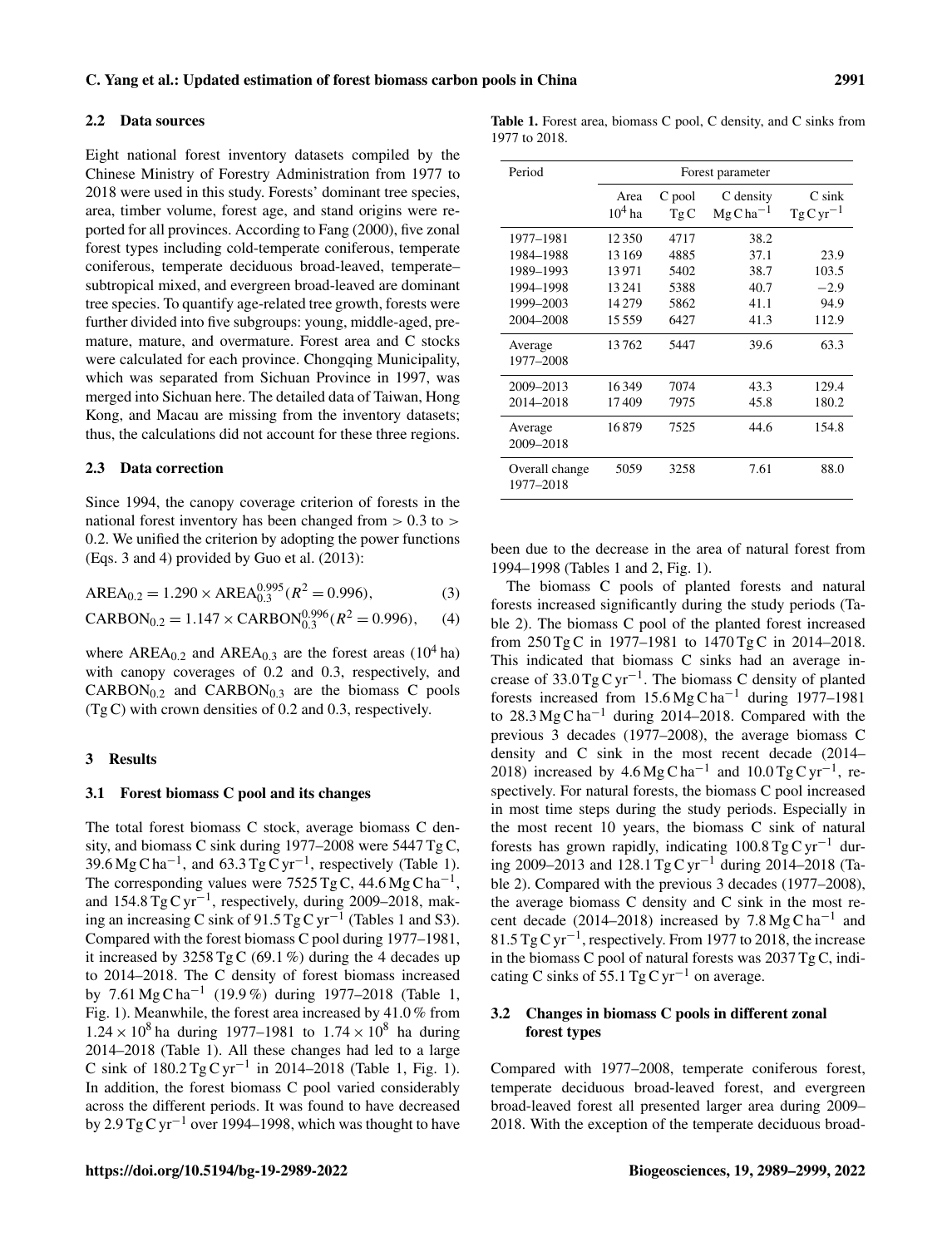| Period                      |                  |               | Planted forest            |                                | Natural forest   |               |                                     |                                |  |  |
|-----------------------------|------------------|---------------|---------------------------|--------------------------------|------------------|---------------|-------------------------------------|--------------------------------|--|--|
|                             | Area<br>$104$ ha | C pool<br>TgC | C density<br>$MgCha^{-1}$ | $C \,$ sin $k$<br>$TgCyr^{-1}$ | Area<br>$104$ ha | C pool<br>TgC | C density<br>$MgC$ ha <sup>-1</sup> | $C \,$ sin $k$<br>$TgCyr^{-1}$ |  |  |
| 1977-1981                   | 1595             | 250           | 15.6                      |                                | 10755            | 4468          | 41.5                                |                                |  |  |
| 1984-1988                   | 2347             | 418           | 17.8                      | 24.1                           | 10822            | 4467          | 41.3                                | $-0.1$                         |  |  |
| 1989-1993                   | 2675             | 526           | 19.7                      | 21.6                           | 11296            | 4876          | 43.2                                | 81.9                           |  |  |
| 1994-1998                   | 2914             | 642           | 22.0                      | 23.3                           | 10326            | 4746          | 46.0                                | $-26.2$                        |  |  |
| 1999-2003                   | 3229             | 836           | 25.9                      | 38.7                           | 11049            | 5026          | 45.5                                | 56.2                           |  |  |
| 2004-2008                   | 4000             | 1067          | 26.7                      | 46.2                           | 11559            | 5360          | 46.4                                | 66.7                           |  |  |
| Average<br>1977–2008        | 2794             | 623           | 22.3                      | 30.3                           | 10968            | 4824          | 44.0                                | 33.0                           |  |  |
| 2009-2013                   | 4665             | 1183          | 25.4                      | 23.3                           | 11685            | 5864          | 50.2                                | 100.8                          |  |  |
| 2014-2018                   | 5193             | 1470          | 28.3                      | 57.3                           | 12212            | 6505          | 53.3                                | 128.1                          |  |  |
| Average<br>2009-2018        | 4931             | 1327          | 26.9                      | 40.3                           | 11948            | 6185          | 51.8                                | 114.5                          |  |  |
| Overall change<br>1977-2018 |                  |               |                           | 33.0                           |                  |               |                                     | 55.1                           |  |  |

Table 2. Area, biomass C pool, C density, and C sink of planted and natural forests.



Figure 1. Changes in the area, biomass C pool, and C density of forests from 1977 to 2018. The pink box highlights the results of the recent decade.

leaved forest, the C sinks of four of the five forest types increased in the most recent 10 years (2009–2018) in comparison to 1977–2008 (Table 3). In particular, the biomass C sink of evergreen broad-leaved forests during 2009–2018 was 84.6 Tg C yr−<sup>1</sup> , which is much higher than the average C sink for the previous 30 years (22.8  $TgCyr^{-1}$ , 1977–2008). The C pool of the evergreen broad-leaved forest reached 2747 Tg C during 2014–2018 (Tables 3 and S2). Overall changes in the biomass C pools from 1977 to 2018 indicated that, with the exception of cold-temperate coniferous forests, the biomass C pools of four out of the five forest types all increased. The largest increase took place in the evergreen broad-leaved forest (1463 Tg C), which had an average annual C sink of  $39.5$  Tg C yr<sup>-1</sup> (Table S2). For more details

about the area, C pool, C density, and C sinks between 1977 and 2018, please refer to Table S2.

## 3.3 Biomass C sequestration in different forest age groups

In the original national forest inventory, only three age groups were recognized, namely young forests, middle-aged forests, and old forests. In the subsequent inventories (after 1984), forests were categorized into five different age groups as we mentioned above (Table S6). To facilitate the comparison of different periods, we grouped the premature forest, mature forest, and overmature forest into one forest age group – old forest. The young and middle-aged forests remained unchanged. The three classes are aggregated from the five classes.

The growth rate by area and C pool of all forest age groups over the most recent 10 years (2009–2018) were higher than those for the previous 30 years (1977–2008). In addition, the forest area and C pool for each age group reached the highest level recorded during 2014–2018. The area and C pool of old forests were both the largest, at  $6.33 \times 10^7$  ha and 4387 Tg C, respectively (Fig. 2). The area of young, middle-aged, and old forests increased from 1977 to 2018 by  $1.47 \times 10^7$ ,  $1.08 \times 10^7$ , and  $2.51 \times 10^7$  ha, respectively (Fig. 2, Table S5). Meanwhile, the C pools increased by 657, 791, and 1810 Tg C, respectively (Fig. 2, Table S5). The biomass C densities of young, middle-aged, and old forests increased by 7.9, 7.5, and  $1.9 \text{ Mg C} \, \text{ha}^{-1}$ , respectively (Fig. 2, Table S5).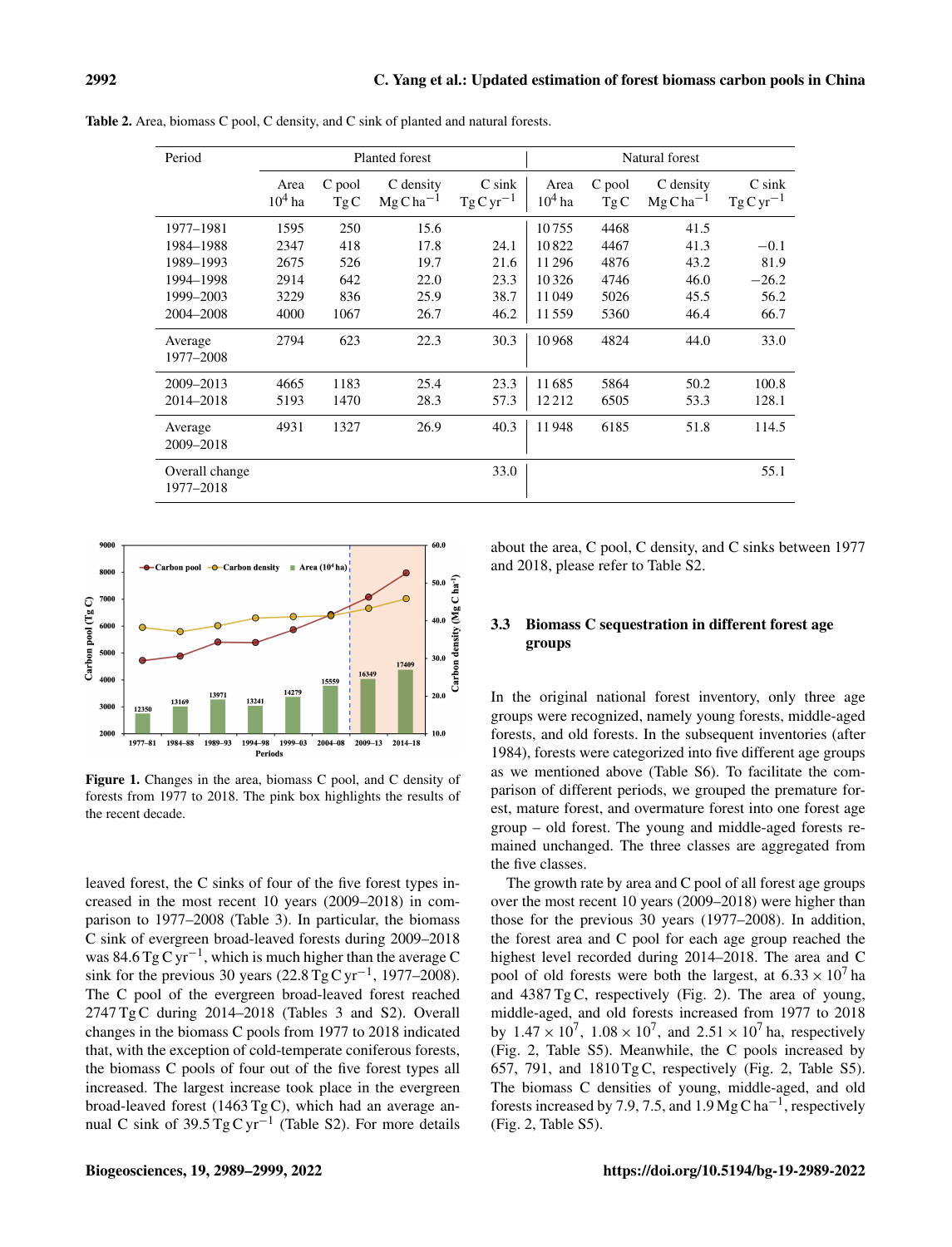|                                  |  |  |  |  |  |  |  | Table 3. Area, biomass C pool, C density, and average C sink of different zonal forest types in the most recent decade compared to the |  |
|----------------------------------|--|--|--|--|--|--|--|----------------------------------------------------------------------------------------------------------------------------------------|--|
| previous 30 years <sup>*</sup> . |  |  |  |  |  |  |  |                                                                                                                                        |  |

| Zonal forest types                      | Periods   | Area<br>$104$ ha | C pool<br>TgC | C density<br>$MgCha^{-1}$ | $C \sin k$<br>$TgCyr^{-1}$ |
|-----------------------------------------|-----------|------------------|---------------|---------------------------|----------------------------|
| Cold-temperate coniferous forest        | 1977-2008 | 2080             | 1461          | 70.2                      | $-8.2$                     |
|                                         | 2009-2018 | 1844             | 1321          | 71.6                      | 11.3                       |
| Temperate coniferous forest             | 1977-2008 | 1125             | 381           | 33.9                      | 9.9                        |
|                                         | 2009-2018 | 1740             | 652           | 37.5                      | 13.7                       |
| Temperate deciduous broad-leaved forest | 1977–2008 | 3614             | 1430          | 39.6                      | 26.2                       |
|                                         | 2009-2018 | 3714             | 1730          | 46.6                      | 19.5                       |
| Temperate–subtropical mixed forest      | 1977–2008 | 3989             | 975           | 24.4                      | 12.6                       |
|                                         | 2009-2018 | 3834             | 1308          | 34.1                      | 25.7                       |
| Evergreen broad-leaved forest           | 1977–2008 | 2953             | 1200          | 40.7                      | 22.8                       |
|                                         | 2009-2018 | 5748             | 2515          | 43.7                      | 84.6                       |

<sup>∗</sup> The average C sink for the previous 30 years was calculated by dividing the difference between the 2004–2008 and 1977–1981 C pools by 27. The average C sink over the most recent decade was calculated by dividing the difference between the 2014–2018 and 2004–2008 C pools by 10.

#### 4 Discussion

## 4.1 China's forest C sink size

National forest inventories provide the most comprehensive statistical and temporal datasets for investigating forest change. Using data from eight forest inventories including the most recent forest inventory period of 2014–2018, this study provided an updated estimate of China's forest biomass C pool and obtained how it has varied over the last 40 years (1977–2018). Our results showed that the latest forest biomass C pool (7975 Tg C, 2014–2018) was much larger than 4717 Tg C from 1977–1981, with an increase of  $3258 \text{ Tg C } (69.1 \%)$ , and accordingly, the C sink averaged 88.0 Tg C yr−<sup>1</sup> . In particular, the biomass C pool increased by 154.8 Tg C yr<sup>-1</sup> during the period of 2009–2018, which was significantly higher than the average C sequestration rate of 63.3 Tg C yr<sup>-1</sup> in the previous 3 decades (1977–2008). In summary, China's forests acted as a significant C sink in biomass during 1977–2018, while the C sink was further enhanced in the most recent decade.

In terms of the order of magnitude, our estimates of biomass C stocks are comparable with those from previous studies (e.g. Fang et al., 2007; Zhang et al., 2013; Li et al., 2015; Zhang et al., 2021; Zhao et al., 2019, 2021), while there are some discrepancies between the size of the C pool in this study and those reported by others. In particular, most studies provided smaller estimates than ours in the periods prior to 1994 (Table S7). This may be due to methodological differences in the conversion of canopy coverage criteria. Some studies did not consider the shift from the old criterion  $(> 0.3$  canopy coverage) to the new criterion  $(> 0.2$  canopy coverage), which led to shrinking forest areas and thus significant underestimation of the C pool in the earlier periods

(e.g. Li et al., 2015; Zhang et al., 2021). Others used a linear model proposed by Fang et al. (2007) to correct the inventory data (e.g. Zhang et al., 2013; Zhao et al., 2019, 2021), while the linear conversion equations would underestimate forest areas and biomass C stocks in the provinces with large amounts of forest (Fig. S1). Obviously, these underestimates would inevitably induce previous studies to report higher C sinks than those of this study. Moreover, the divergences in BEF model parameters, root-to-shoot ratio, and C conversion factor would also contribute to the discrepancies among the estimates of C stocks, thus inducing the different C sequestration rates (e.g. Zhao et al., 2019, 2021).

Despite the differences in the estimates of biomass C stocks and their changes, most previous studies and this work all agreed that the average biomass C sink of China's forests since the 1980s is approximately  $100 \text{ Tg C yr}^{-1}$ . In addition, several studies based on field investigations pointed out that both the dead organic matter and soils in China's forest also functioned as C sinks over the past 4 decades, with average values of 6.7 and  $57.3$  Tg C yr<sup>-1</sup>, respectively (Zhu et al., 2017; Yang et al., 2014; Fang et al., 2018). Together with the biomass C sink estimated in this study, this study suggests that China's forest ecosystems would sequester approximately 100–200 Tg C yr<sup>-1</sup> in total over the last 4 decades. Recently, some studies based on "top-down" atmospheric inversions reported that the net land C sink of China could reach 0.8–1.1 Pg C yr<sup>-1</sup> during the 2010s and suggested that this large sink was mainly attributed to forest ecosystems (J. Wang et al., 2020, 2022). However, according to the size of the forest C sink we mentioned above, that large C sink could not be supported by this and other studies based on field investigations including national forest inventories.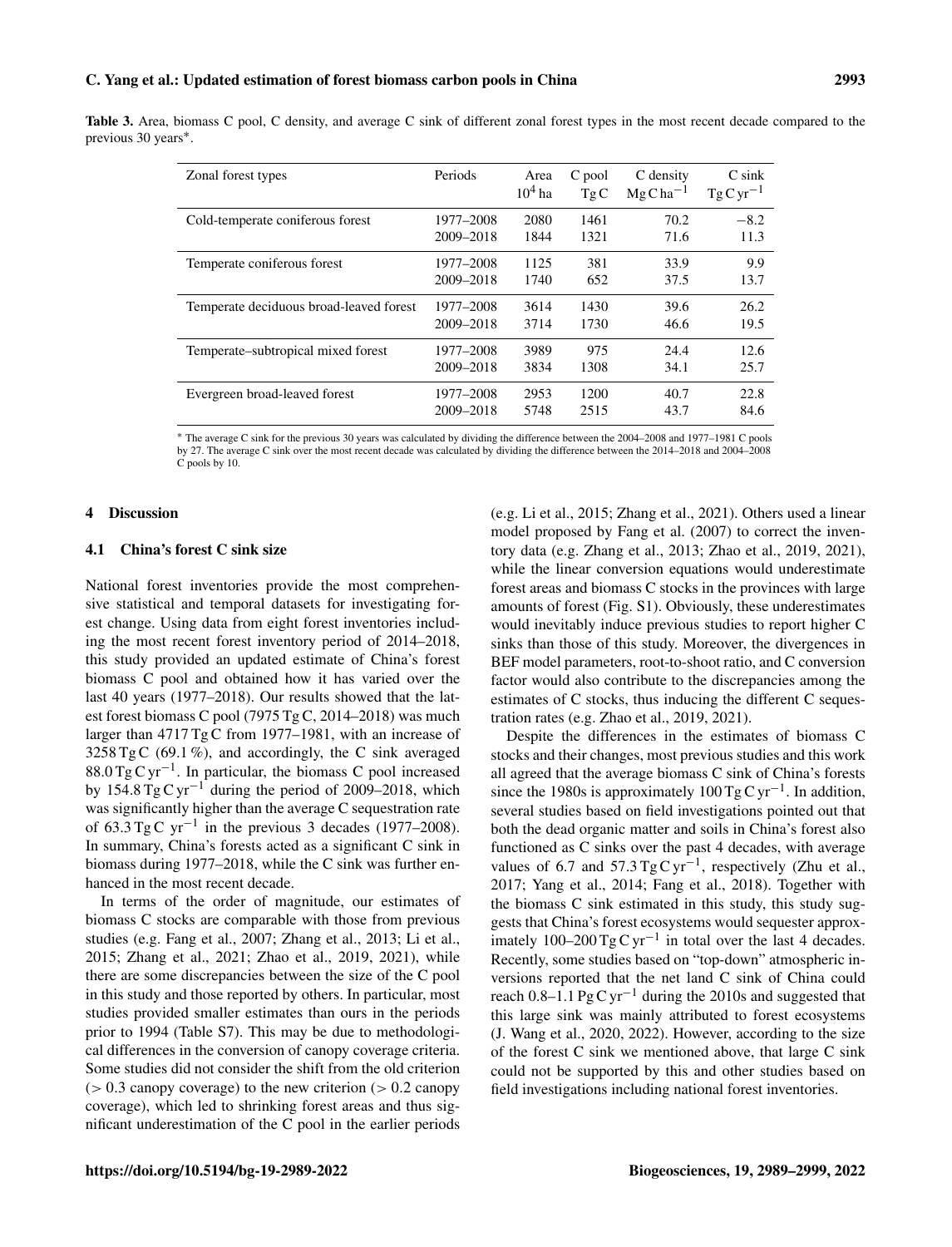

Figure 2. Changes in area (a), C pool (b), and C density (c) of forest for each age group from 1977 to 2018. The pink box highlights the latest results from the most recent 10 years.

#### 4.2 Potential influencing factors of biomass C sinks

As we mentioned above, China's forests presented an enhanced biomass C sink in most provinces during the recent decade (Table S3). Further analyses of this study showed that the enhancement of the biomass C sink widely occurred in China's forests during 2009–2018 (Table S3), although the enhancing extent would be different between forest stand origins or among forest zonal types/age groups (Tables 2, 3, S7). It has been demonstrated that forest area expansion and increased forest growth jointly contributed to the enhance-

ment of China's forest C sink, in which area expansion contributed more to planted forests while forest growth was a great contributor to natural forests (Fang et al., 2014a; Li et al., 2016). This conclusion could also explain the enhanced C sink during the period of 2009–2018 observed in this study. Our results showed that between the 7th Forest Inventory (2004–2008) and the 9th Forest Inventory (2014–2018), the area of planted forest increased by 30 % (from  $0.40 \times 10^8$ ) to  $0.52 \times 10^8$  ha), while the C sink increased by only 24 % (from 46.2 to  $57.3$  Tg C yr<sup>-1</sup>) during the same period, indicating that area expansion is the main factor driving the enhanced C sink of planted forests (Table 2). In contrast, the area of natural forest increased by only approximately 6 % (from  $1.15 \times 10^8$  to  $1.22 \times 10^8$  ha), but the corresponding C sink nearly doubled (from 66.7 to 128.1 Tg C yr<sup>-1</sup>) (Table 2), suggesting that the enhanced C sink of natural forests is mainly contributed by forest growth rather than area expansion.

The area expansion of China's forest could be largely due to national ecological projects. Since the late 1970s, China has launched six key national ecological projects to restore degraded ecosystems and to protect the country's environment (Lu et al., 2018). Within the framework of these projects, large-scale afforestation and reforestation have been conducted, which contributed 71.2 % of the total forest area expansion in China during 1977–2018 (Table 2), resulting in China having the largest planted forest area in the world (Guo et al., 2013; Lu et al., 2018). Obviously, such area expansion, which was mainly led by ecological projects, would promote an increase in the biomass C sink in China's forests, especially in planted forests.

The increased growth in China's forest could be due to several reasons. On the one hand, environmental changes (e.g. elevated CO2, climatic change, nitrogen deposition) may be an important reason for the increase in China's forest growth over the most recent decade (Piao et al., 2009a, b; Tian et al., 2011; Pan et al., 2011, 2013; Fang et al., 2014b; Liu et al., 2021). We noticed that differing from what happened in the old forest, in which the C density remained roughly steady, the C densities in the young and middle-aged forests showed a significant increase from 1977 to 2018, especially during 2009–2018 (Fig. 2). A previous study pointed out that such an increase in the C density of the forest at an age stage often means accelerated tree growth induced by environmental changes (Fang et al., 2014b). Meanwhile, after excluding the potential impacts from tree species and forest age, our regression analysis showed that the average C density presented significantly positive relationships with atmospheric  $CO<sub>2</sub>$  concentration, mean annual temperature (MAT), and nitrogen deposition (Fig. S2), which could also reflect the promoting effect of elevated  $CO<sub>2</sub>$ , rising temperature, and increased nitrogen deposition on forest growth. Over the past 4 decades, China's forests have experienced significant increases in  $CO<sub>2</sub>$  concentration (Global Monitoring Laboratory, [https://www.gml.noaa.gov/,](https://www.gml.noaa.gov/) last access: 20 Decem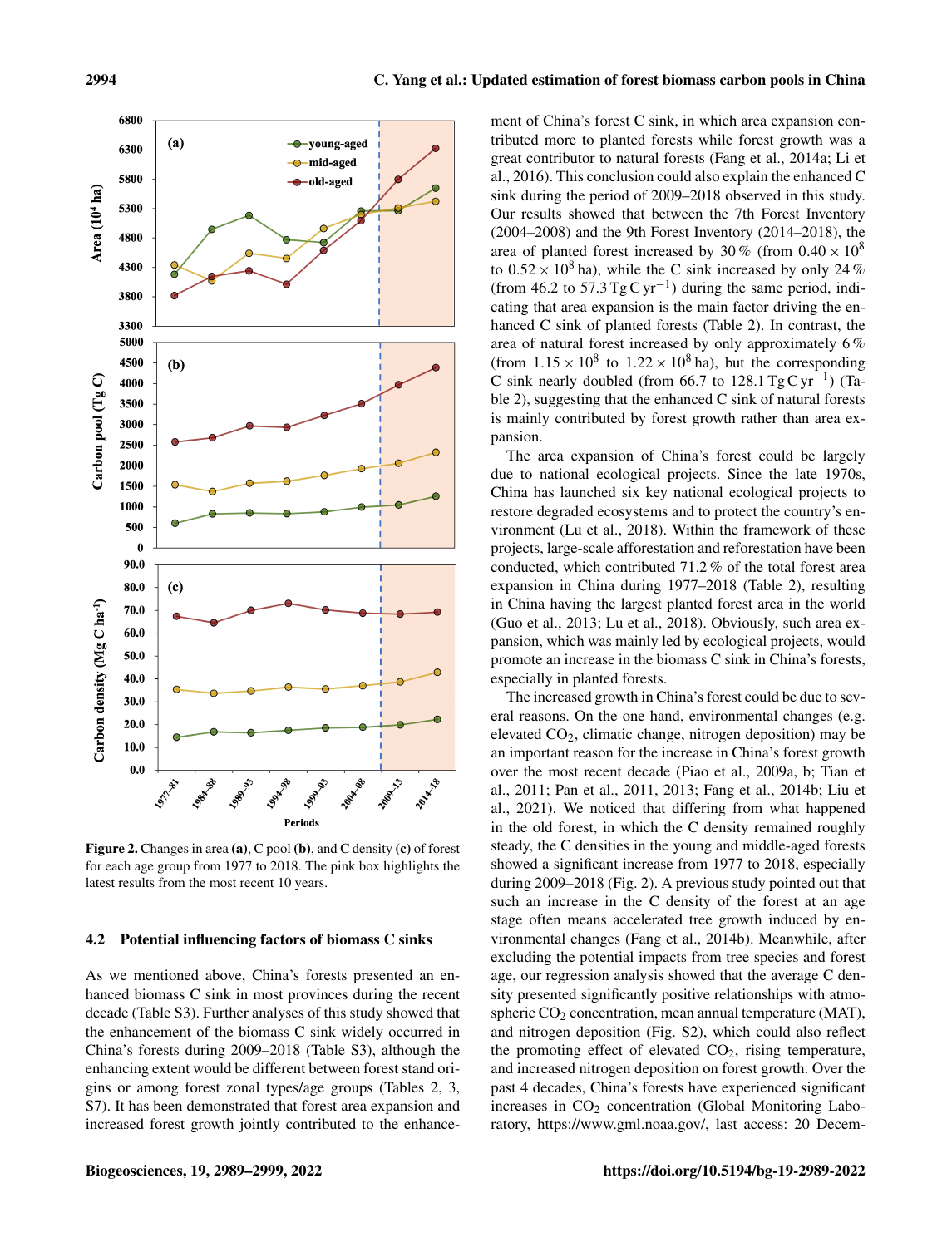C. Yang et al.: Updated estimation of forest biomass carbon pools in China 2995

ber 2021), mean annual temperature (China Meteorological Data Service Center, [https://data.cma.cn/data/index.html,](https://data.cma.cn/data/index.html) last access: 20 December 2021), and nitrogen deposition (Eyring et al., 2013), which have increased from 342 ppm, 10.5 ◦C, and 0.8 g N m−<sup>2</sup> during the first 5 years of the 1980s to 404 ppm, 11.6 ◦C, and 1.4 g N m−<sup>2</sup> during 2014–2018, respectively. In particular, the annual mean growth rates of  $CO<sub>2</sub>$  and MAT in the most recent decade (2.29 ppm yr<sup>-1</sup> and  $0.07 \,^{\circ}\text{C yr}^{-1}$ , respectively) were greater than those in the previous 3 decades (1.68 ppm yr<sup>-1</sup> and 0.04 °C yr<sup>-1</sup>, respectively). All these changes would accelerate the growth of forests in China and thus lead to the enhanced biomass C sink in the past 40 years, especially in the most recent decade.

On the other hand, the implementation of ecological projects could be another important reason for the increased forest growth in China. These projects implemented a series of forest management practices, such as forest enclosure, tending, and reduction of timber harvesting, to promote the growth of forests and achieved remarkable effects (Xu et al., 2017; Fang et al., 2018; Lu et al., 2018). For example, due to the illegal occupation of forestland and vast excessive logging, China's natural forest experienced a sharp decline in the area during the period of 1994–1998 (Table 2) (National Forestry Administration, 2000 unpublished data). Although the stock volume density and C density continued to rise, the severely shrinking area induced reductions in forest stock volumes and C stocks (Table 2). Thus, the government launched the Natural Forest Protection project in 1998 (National Forestry Administration, 2000 unpublished data). As a result, the area and biomass C pool of natural forests increased greatly from  $1.03 \times 10^8$  ha and 4746 Tg C during 1994–1998 to  $1.22 \times 10^8$  ha and 6505 Tg C during 2014– 2018, respectively (Table 2). Meanwhile, in the most recent decade, extensive young forests planted by these projects have gradually entered the middle-aged or premature stages, in which forests usually have rapid growth rates (Guo et al., 2013). Our results showed that during 1977–2018, the areas of middle-aged and old forests expanded from  $4.3 \times 10^7$  and  $3.8 \times 10^7$  to  $5.4 \times 10^7$  and  $6.3 \times 10^7$  ha, respectively (Fig. 2, Table S5), suggesting that a large area of young forests entered a rapid growth stage with high C sequestration ability. The large C sinks brought by these forests could be an important source of power for China's forest C sinks after 2010 (Cai et al., 2021; Yu et al., 2021).

## 4.3 Effects of human intervention on forest C sink management

In current forest C sink management, human intervention exists in many aspects, among which the most important is the cultivation of planted forest. Planted forests play a critical role in enhancing ecosystem services, absorbing atmospheric CO2, and mitigating climate change (Fang et al., 2001; Li et al., 2018, 2019; Lu et al., 2018; Tang et al., 2018). In this study, we found that China's planted forest is an important C sink, acting as the main source of forest C sink in nearly half of China's provinces (Table S4) and currently contributing more than 30 % of the total forest biomass C sink across the whole country (Table 2). This result proved that afforestation indeed promoted the growth of China's forest C sink.

However, it could be easy to fall into the misunderstanding of using this result to prove the success of China's afforestation and further overemphasize its importance in forest C sink management. The national forest inventory only records the forest stands that are successfully established and last retained; thus the area of planted forest would be much less than the actual afforestation area. From 1977 to 2018, the cumulative afforestation area in China was approximately  $1.9 \times 10^8$  ha, nearly 4 times the current planted forest (National Forestry and Grasslands Administration, 2019a). This implied that most of the trees cultivated in afforestation projects have failed to survive to the current moment. This situation is particularly widespread in the vast arid and semi-arid regions of China. Compared with natural forests, planted forests are more sensitive and vulnerable to drought stress because of their high transpiration rate, high plant density, and low biodiversity (Isbell et al., 2015; Martín-Benito et al., 2010; Zhong et al., 2021). Therefore, planted forests in arid and semi-arid regions such as northwest China generally present low survival rates due to frequent drought events (Cao, 2008; Cao et al., 2011; F. Wang et al., 2020; Zhang et al., 2022). Although people try to improve the survival rate of trees by selecting an appropriate afforestation method, choosing proper tree species, and cooperating with a series of management measures, such as the application of fertilizer and irrigation, tending operations, etc. (Liu et al., 2016; Zhou et al., 2013), it is still a significant challenge to achieve successful afforestation in the arid and semi-arid regions of China (Wang et al., 2014; Yu et al., 2019; Zhong et al., 2021; Zhou et al., 2013). Currently, most of the land available for afforestation in China is distributed in arid and semi-arid regions or other regions with poor site conditions (C. Zhang et al., 2018), which would be bound to greatly decrease in the success rate of afforestation. Thus, the realizability of enhancing forest C sinks through large-scale afforestation must be carefully evaluated in the future.

Compared with the implementation of large-scale afforestation, our results suggested that enhancing the regeneration of old-growth forests, especially those in natural forests, would be of greater significance for the future management of forest C sinks. We noticed that from 1977 to 2018, the biomass C density of old forests generally remained stable (Table 2). This result suggested that the observed C sink of old forests would mainly derive from their area expansion, i.e. the transformation from young and middle-aged forests to old forests, rather than forest growth. Due to the high mortality rate of old-growth trees, old forests, especially overmature forests, would even present a decline in C density, thus leading to a negative contribution to the C sink (Zhao et al., 2021). Therefore, for old forests, it is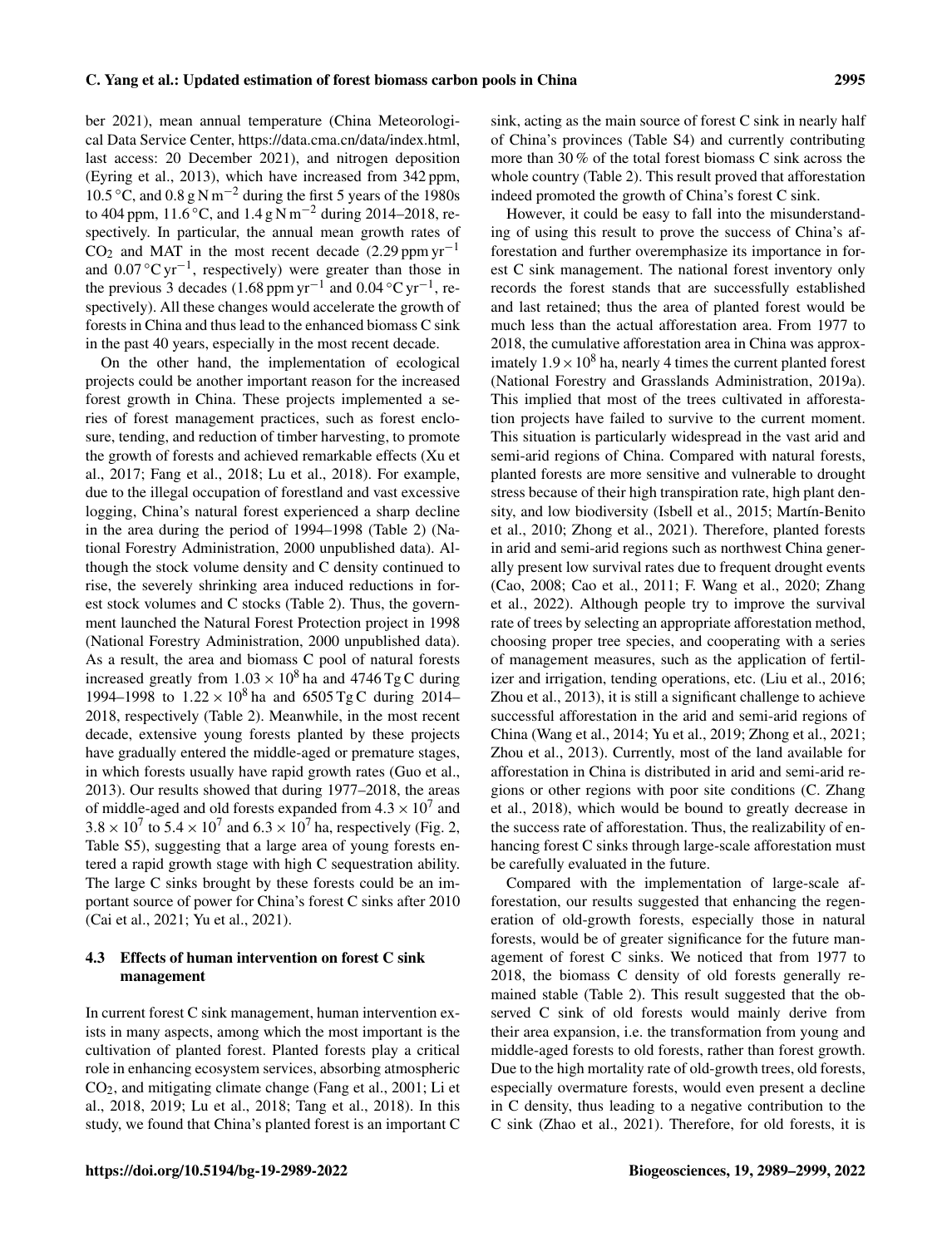necessary to properly adopt practices such as thinning, selective cutting, sanitary cutting, and reforestation (Zhao et al., 2021) to maintain a healthy state, avoid C release caused by the large-scale death of trees, and promote their regeneration to function as a significant C sink. This would be critical for the maintenance and management of forest C sinks. Of course, such artificial regeneration practices would inevitably remove biomass C from forests, but it does not mean an equivalent amount of C release because C in harvesting timbers is often turned into deposited C in wood products, e.g. furniture, house building, and instruments, which could exist for tens or even hundreds of years (Skog, 2008; van Deusen, 2010; X. Zhang et al., 2018), providing sufficient growth time for young trees after regeneration. However, it should be noted that several studies have found that ageing forests could still maintain rising C densities, although their biomass C accumulation rates gradually decreased (Cao et al., 2012; Luyssaert et al., 2008; Yue et al., 2018; Zhao et al., 2014). Thus, the adoption of artificial regeneration practices in old forests also needs to be carefully evaluated to avoid unnecessary C release.

## 4.4 Uncertainty of estimations

The estimation involved in the study is presented with some uncertainties. In general, the national forest inventory data were assumed to have small errors of less than 5 % (Fang et al., 2001). The survey accuracy of the forest area and timber volume was over 90 % (National Forestry and Grasslands Administration, 2019b). The method calculated biomass from surveyed stand volume data, and the  $R^2$  of the BEF function (Eqs. 1 and 2) of the dominant tree species was higher than 0.80 (Table S1), suggesting that our estimates of forest biomass were statistically reliable. Previous studies have shown that the estimated error of forest biomass at the national scale using the BEF function is unlikely to exceed 3 % (Fang and Chen, 2001; Fang et al., 1996, 2002). A constant C conversion factor of 0.5 may introduce a systematic error of  $-5.9\%$  to 2.5 % (Ma et al., 2020). Despite these uncertainties, the results of this study provide relatively high accuracy and a comprehensive assessment of the forest C budget.

# 5 Conclusions

In this study, we estimated forest biomass C storage and its changes in China over the past 40 years (1977–2018) and updated their estimates in the most recent decade (2009– 2018) using the biomass expansion factor method and eight national forest inventories conducted every 5 years. We concluded that the Chinese forest biomass C pool increased by 3258 Tg C with an annual C sink of  $88.0$  Tg C yr<sup>-1</sup> from 1977 to 2018. The biomass C pool and C sink in the most recent 10 years (7525 Tg C and 154.8 Tg C yr<sup>-1</sup>, 2009–

2018) were much higher than those of the previous 30 years (5447 Tg C and 63.3 Tg C yr−<sup>1</sup> , 1977–2008), although the C sink strength displayed large variations in different periods. Afforestation practices, forest growth, and environmental changes were proposed as the main drivers of this significant C increase, especially in the most recent decade. Our study updates the previous estimates of China's forest C storage and its changes and provides an essential basis for policymaking for ecosystem services and the carbon neutrality target in China.

*Data availability.* All data are included in this article and/or Supplement.

*Supplement.* The supplement related to this article is available online at: [https://doi.org/10.5194/bg-19-2989-2022-supplement.](https://doi.org/10.5194/bg-19-2989-2022-supplement)

*Author contributions.* JF and CY designed the study. CY and YS analysed the data. ZG provided part of datasets. WS, YS, JZ, CJ, YF, SM, and JF wrote the manuscript and gave final approval for publication.

*Competing interests.* The contact author has declared that neither they nor their co-authors have any competing interests.

*Disclaimer.* Publisher's note: Copernicus Publications remains neutral with regard to jurisdictional claims in published maps and institutional affiliations.

*Acknowledgements.* This study was funded by the National Natural Science Foundation of China (31988102 and 41871038). We also thank the National Forestry and Grass Administration for the data support.

*Financial support.* This research has been supported by the National Natural Science Foundation of China (grant nos. 31988102 and 41871038).

*Review statement.* This paper was edited by Ben Bond-Lamberty and reviewed by three anonymous referees.

## References

Cai, W., He, N., Li, M., Xu, L., Wang, L., Zhu, J., Zeng, N., Yan, P., Si, G., Zhang, X., Cen, X., Yu, G., and Sun, O.: Carbon sequestration of Chinese forests from 2010 to 2060: Spatiotemporal dynamics and its regulatory strategies, Sci. Bull., 67, 836–843, 2021.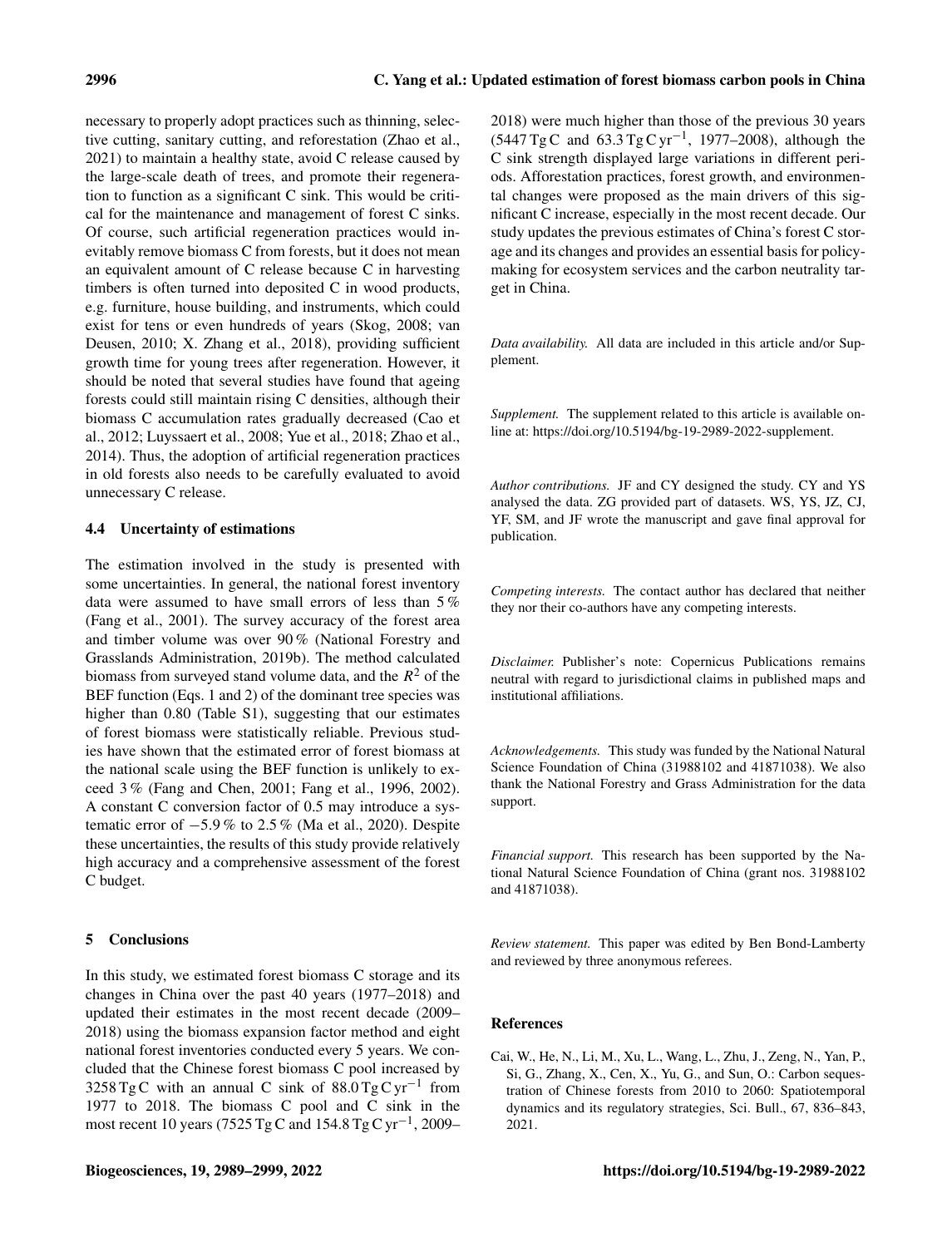## C. Yang et al.: Updated estimation of forest biomass carbon pools in China 2997

- Cao, J., Wang, X., Tian, Y., Wen, Z., and Zha, T.: Pattern of carbon allocation across three different stages of stand development of a Chinese pine (*Pinus tabulaeformis*) forest, Ecol. Res., 27, 883– 892, 2012.
- Cao, S.: Why large-scale afforestation efforts in China have failed to solve the desertification problem, Environ. Sci. Technol., 42, 1826–1831, 2008.
- Cao, S., Chen, L., Shankman, D., Wang, C., Wang, X., and Zhang, H.: Excessive reliance on afforestation in China's arid and semiarid regions: Lessons in ecological restoration, Earth-Sci. Rev., 104, 240–245, 2011.
- Eyring, V., Lamarque, J., Hess, P., Arfeuille, F., Bowman, K., Chipperfiel, M., Duncan, B., Fiore, A., Gettelman, A., Giorgetta, M., Granier, C., Hegglin, M., Kinnison, D., Kunze, M., Langematz, U., Luo, B., Martin, R., Matthes, K., Newman, P., Peter, T., Robock, A., Ryerson, T., Saiz-Lopez, A., Salawitch, R., Schultz, M., Shepherd, T., Shindell, D., Staehelin, J., Tegtmeier, S., Thomason, L., Tilmes, S., Vernier, J., Waugh, D., and Young, P.: Overview of IGAC/SPARC Chemistry-Climate Model Initiative (CCMI) community simulations in support of upcoming ozone and climate assessments, Sparc Newsletter, 40, 48–66, 2013.
- Fahey, T. J., Woodbury, P. B., Battles, J. J., Goodale, C. L., Hamburg, S. P., Ollinger, S. V., and Woodall, C. W.: Forest carbon storage: Ecology, management, and policy, Front. Ecol. Environ., 8, 245–252, 2010.
- FAO: FAO Stat Database, [http://www.fao.org/faostat/en/#data,](http://www.fao.org/faostat/en/#data) last access: 20 December 2021.
- Fang, J.: Forest productivity in China and its response to global climate change, Acta Phytoecologica Sinica, 24, 513–517, 2000.
- Fang, J. and Chen, A.: Dynamic forest biomass carbon pools in China and their significance, Acta Bot. Sin., 43, 967–973, 2001.
- Fang, J. and Wang, Z.: Forest biomass estimation at regional and global levels, with special reference to China's forest biomass, Ecol. Res., 16, 587–592, 2001.
- Fang, J., Liu, G., and Xu, S.: Biomass and net production of forest vegetation in China, Acta Ecologica Sinica, 16, 497–508, 1996.
- Fang, J., Wang, G., Liu, G., and Xu, S.: Forest biomass of China: An estimate based on the biomass-volume relationship, Ecol. Appl., 8, 1084–1091, 1998.
- Fang, J., Chen, A., Peng, C., Zhao, S., and Ci, L.: Changes in forest biomass carbon storage in China between 1949 and 1998, Science, 292, 2320–2322, 2001.
- Fang, J., Chen, A., Zhao, S., and Ci, L.: Estimating biomass carbon of China's forest: Supplementary notes on report published in science (291: 2320–2322) by Fang et al. 2001, Acta Phytoecologica Sinica, 26, 243–249, 2002.
- Fang, J., Brown, S., Tang, Y., Nabuurs, G. J., Wang, X., and Shen H.: Overestimated biomass carbon pools of the northern mid-and high latitude forests, Climatic Change, 74, 355–368, 2006.
- Fang, J., Guo, Z., Piao, S., and Chen, A.: Terrestrial vegetation carbon sinks in China, 1981–2000, Sci. China Ser. D, 50, 1341– 1350, 2007.
- Fang, J., Tang, Y., and Son, Y.: Why are East Asian ecosystems important for carbon cycle research?, Sci. China-Life Sci., 53, 753–756, 2010.
- Fang, J., Guo, Z., Hu, H., Kato, T., Muraoka, H., and Song, Y.: Forest biomass carbon sinks in East Asia, with special reference to

the relative contributions of forest expansion and forest growth, Glob. Change Biol., 20, 2019–2030, 2014a.

- Fang, J., Kao, T., Guo, Z., Yang, Y., Hu, H., Shen, H., Zhao, X., Kishimoto-Mo, A. W., Tang, Y., and Houghton, R. A.: Evidence for environmentally enhanced forest growth, P. Natl. Acad. Sci. USA, 111, 9527–9532, 2014b.
- Fang, J., Yu, G., Liu, L., Hu, S., and Chapin, F. S.: Climate change, human impacts, and carbon sequestration in China, P. Natl. Acad. Sci. USA, 115, 4015–4020, 2018.
- Guo, Z., Fang, J., Pan, Y., and Birdsey, R.: Inventory-based estimates of forest biomass carbon stocks in China: A comparison of three methods, Forest Ecol. Manag., 259, 1225–1231, 2010.
- Guo, Z., Hu, H., Li, P., Li, N., and Fang, J.: Spatio-temporal changes in biomass carbon sinks in China's forests during 1977–2008, Sci. China-Life Sci., 43, 421–431, 2013.
- Harris, N. L., Gibbs, D. A., Baccini, A., Birdsey, R. A., de Bruin, S., Farina, M., Fatoyinbo, L., Hansen, M. C., Herold, M., Houghton, R. A., Potapov, P. V., Suarez, D. R., Roman-Cuesta, R. M., Saatchi, S. S., Slay, C. M., Turubanova, S. A., and Tyukavina, A.: Global maps of twenty-first century forest carbon fluxes, Nat. Clim. Chang., 11, 234–240 2021.
- He, J.: Carbon cycling of Chinese forests: From carbon storage, dynamics to models, Sci. China-Life Sci., 55, 188–190, 2012.
- Isbell, F., Craven, D., Connolly, J., Loreau, M., Schmid, B., Beierkuhnlein, C., Bezemer, T. M., Bonin, C., Bruelheide, H., de Luca, E., Ebeling, A., Griffin, J. N., Guo, Q., Hautier, Y., Hector, A., Jentsch, A., Kreyling, J., Lanta, V., Manning, P., Meyer, S. T., Mori, A. S., Naeem, S., Niklaus, P. A., Polley, H. W., Reich, P. B., Roscher, C., Seabloom, E. W., Smith, M. D., Thakur, M. P., Tilman, D., Tracy, B. F., van der Putten, W. H., van Ruijven, J., Weigelt, A., Weisser W. W., Wilsey, B., and Eisenhaur, N.: Biodiversity increases the resistance of ecosystem productivity to climate extremes, Nature, 526, 574–577, 2015.
- Li, P., Zhu, J., Hu, H., Guo, Z., Pan, Y., Birdsey, R., and Fang, J.: The relative contributions of forest growth and areal expansion to forest biomass carbon, Biogeosciences, 13, 375–388, https://doi.org[/10.5194/bg-13-375-2016,](https://doi.org/10.5194/bg-13-375-2016) 2016.
- Li, Y., Xu, X., and Zhang, C.: Study on dynamics of arboreal forest carbon storage in China, Forest Engineering, 31, 50–55, 2015.
- Li, Y., Piao, S., Laurent, Z., Li, X., Chen, A., Wang, X., Ciais, P., Huang, L., Lian, X., Peng, S., Zeng, Z., Wang, K., and Zhou, L.: Divergent hydrological response to large-scale afforestation and vegetation greening in China, Sci. Adv., 4, eaar4182, https://doi.org[/10.1126/sciadv.aar4182,](https://doi.org/10.1126/sciadv.aar4182) 2018.
- Li, Y., Piao, S., Chen, A., Ciais, P., Laurent, Z., and Li, X.: Local and tele-connected temperature effects of afforestation and vegetation greening in China, Natl. Sci. Rev., 7, 897–912, 2019.
- Liu, H., Zhou, T., Wu, H., Zhao, X., Wang, Q., Gao, S., and Li, Z.: Contrasting responses of planted and natural forests to drought intensity in Yunnan, China, Remote Sens., 8, 635, https://doi.org[/10.3390/rs8080635,](https://doi.org/10.3390/rs8080635) 2016.
- Liu, J., Zhou, H., Bachelot, B., Dong, T., Zhu, Z., Liao, Y., Plenkovic-Moraj, A., and Wu, Y.: Predicting the responses of subalpine forest landscape dynamics to climate change on the eastern Tibetan Plateau, Glob. Change Biol., 27, 4352–4366, 2021.
- Lu, F., Hu, H., Sun, W., Zhu, J., Liu, G., Zhou, W., Zhang, Q., Shi, P., Liu, X., Wu, X., Zhang. L., Wei, X., Dai, L., Zhang, K., Sun, Y., Xue, S., Zhang, W., Xiong, D., Deng, L., Liu, B., Zhou, L.,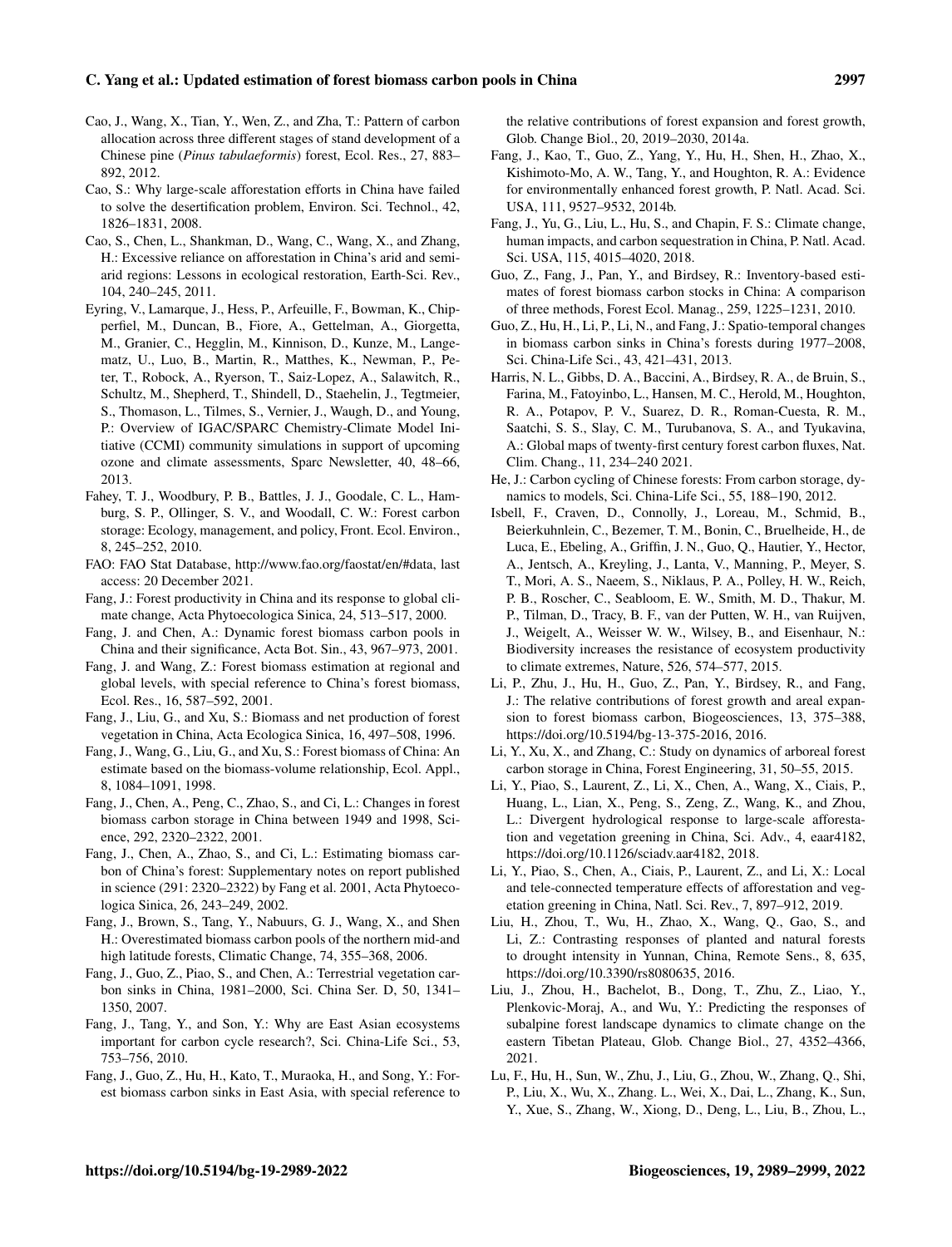Zhang, C., Zheng, X., Cao, J., Huang, Y., He, N., Zhou, G., Bai, Y., Xie, Z., Tang, Z., Wu, B., Fang, J., Liu, G., and Yu, G.: Effects of national ecological restoration projects on carbon sequestration in China from 2001 to 2010, P. Natl. Acad. Sci. USA, 115, 4039–4044, 2018.

- Luyssaert, S., Schulze, E. D., Borner, A., Knohl, A., Hessenmoller, D., Law, B. E., Ciais, P., and Grace, J.: Old-growth forests as global carbon sinks, Nature, 455, 213–215, 2008.
- Ma, S., Eziz, A., Tian, D., Yan, Z., Cai, Q., Jiang, M., Ji, C., and Fang, J.: Size- and age-dependent increases in tree stem carbon concentration: implications for forest carbon stock estimations, J. Plant Ecol., 13, 233–240, 2020.
- Martín-Benito, D., Del Río, M., Heinrich, I., Helle, G., and Canellas, I.: Response of climate-growth relationships and water use efficiency to thinning in a *Pinus nigra* afforestation, Forest Ecol. Manag., 259, 967–975, 2010.
- National Forestry Administration: China Forest Resources Report, 1994–1998, China Forestry Publishing House, Beijing, 2000.
- National Forestry and Grasslands Administration: China Forestry and Grassland Statistical Yearbook, 2019, China Forestry Publishing House, Beijing, https://doi.org[/10.38797/y.cnki.ycsrt.2021.000001,](https://doi.org/10.38797/y.cnki.ycsrt.2021.000001) 2019a.
- National Forestry and Grasslands Administration: China Forest Resources Report, 2014–2018, China Forestry Publishing House, Beijing, 978-7-5038-9982-9, 2019b.
- Pan, Y., Birdsey, R. A., Fang, J., Houghton, R., Kauppi, P. E., Kurz, W. A., Phillips, O. L., Shvidenko, A., Lewis, S. L., Canadell, J. G., Ciais, P., Jackson, R. B., Pacala, S. W., McGuire, A. D., Piao, S., Rautiainen, A., Sitch, S., and Hayes, D.: A large and persistent carbon sink in the world's forests, Science, 333, 988–993, 2011.
- Pan, Y., Birdsey, R. A., Phillips, O. L., and Jackson, R. B.: The structure, distribution, and biomass of the world's forests, Annu. Rev. Ecol. Evol. S., 44, 593–622, 2013.
- Piao, S., Ciais, P., Friedlingstein, P., de Noblet-Ducoudre, Cadule, P., Viovy, N., and Wang, T.: Spatiotemporal patterns of terrestrial carbon cycle during the 20th century, Global Biogeochem. Cy., 23, GB4026, https://doi.org[/10.1029/2008GB003339,](https://doi.org/10.1029/2008GB003339) 2009a.
- Piao, S., Fang, J., Ciais, P., Peylin, P., Huang, Y., Sitch, S., and Wang, T.: The carbon balance of terrestrial ecosystems in China, Nature, 458, 1009–1082, 2009b.
- Pugh, T. A. M., Lindeskog, M., Smith, B., Poulter, B., Arneth, A., Haverd, V., and Calle, L.: Role of forest regrowth in global carbon sink dynamics, P. Natl. Acad. Sci. USA, 116, 4382–4387, 2019.
- Skog, K. E.: Sequestration of carbon in harvested wood products for the United States, Forest Prod. J., 58, 56–72, 2008.
- Tang, X., Zhao, X., Bai, Y., Tang, Z., Wang, W., Zhao, Y., Wan, H., Xie, Z., Shi, X., Wu, B., Wang, G., Yan, J., Ma, K., Du, S., Li, S., Han, S., Ma, Y., Hu, H., He, N., Yang, Y., Han, W., He, L., Yu, G., Fang, J., and Zhou, G.: Carbon pools in China's terrestrial ecosystems: New estimates based on an intensive field survey, P. Natl. Acad. Sci. USA, 115, 4021–4026, 2018.
- Teobaldelli, M., Somogyi, Z., Migliavacca, M., and Usoltsev, V. A.: Generalized functions of biomass expansion factors for conifers and broadleaved by stand age, growing stock and site index, Forest Ecol. Manag., 257, 1004–1013, 2009.
- Terrer, C. Phillips, R. P., Hungate, B. A., Rosende, J., Pett-Ridge, J., Craig, M. E., van Groenigen, K. J., Keenan, T. F., Sulman, B. N., Stocker, B. D., Reich, P. B., Pellegrini, A. F. A., Pendall, E.,

Zhang, H., Evans, R. D., Carrillo, Y., Fisher, J. B., van Sundert, K., Vicca, S., and Jackson, R. B.: A trade-off between plant and soil carbon storage under elevated  $CO<sub>2</sub>$ , Nature, 591, 599–603, 2021.

- Tian, H, Melillo, J., Lu, C., Kicklighter, D., Liu, M., Ren, W., Xu, X., Chen, G., Zhang, C., Pan, S., Liu, J., and Running, S.: China's terrestrial carbon balance: Contributions from multiple global change factors, Global Biogeochem. Cy., 25, GB1007, https://doi.org[/10.1029/2010GB003838,](https://doi.org/10.1029/2010GB003838) 2011.
- van Deusen, P.: Carbon sequestration potential of forest land: Management for products and bioenergy versus preservation, Biomass Bioenerg., 34, 1687–1694, 2010.
- Wang, F., Pan, X., Gerlein-Safdi, C., Cao, X., Wang, S., Gu, L., Wang, D., and Lu, Q.: Vegetation restoration in Northern China: A contrasted picture, Land Degrad. Dev., 31, 669–676, 2020.
- Wang, J., Feng, L., Palmer P. I., Liu, Y., Fang S., Bosch, H., O'Dell, C. W., Tang, X., Yang, D., and Liu, L.: Large Chinese land carbon sink estimated from atmospheric carbon dioxide data, Nature, 586, 720–723, 2020.
- Wang, J., Feng, L., Palmer P. I., Liu, Y., Fang S., Bosch, H., O'Dell, C. W., Tang, X., Yang, D., Liu, L., and Xia C.: Reply to: On the role of atmospheric model transport uncertainty in estimating the Chinese land carbon sink, Nature, 603, 15–16, 2022.
- Wang, L., Zhang, Y., Berninger, F., and Duan, B.: Net primary production of Chinese fir plantation ecosystems and its relationship to climate, Biogeosciences, 11, 5595–5606, https://doi.org[/10.5194/bg-11-5595-2014,](https://doi.org/10.5194/bg-11-5595-2014) 2014.
- Xu, B., Guo, Z., Piao, S., and Fang, J.: Biomass carbon stocks in China's forests between 2000 and 2050: A prediction based on forest biomass-age relationships, Sci. China-Life Sci., 53, 776– 783, 2010.
- Xu, W., Xiao, Y., Zhang, J., Yang, W., Zhang, L., Hull, V., Wang, Z., Zheng, H., Liu, J., Polasky, S., Jiang, L., Xiao, Y., Shi, X., and Rao, E.: Strengthening protected areas for biodiversity and ecosystem services in China, P. Natl. Acad. Sci. USA, 114, 1601– 1606, 2017.
- Yang, Y., Li, P., Ding, J., Zhao, X., Ma, W., Ji, C., and Fang, J.: Increased topsoil carbon stock across China's forests, Glob. Change Biol., 20, 2687–2696, 2014.
- Yu, Z., Liu, S., Wang, J., Wei, X., Schuler, J., Sun, P., Harper, R., and Zegre, N.: Natural forests exhibit higher carbon sequestration and lower water consumption than planted forests in China, Glob. Change Biol., 25, 68–77, 2019.
- Yu, Z., You, W., Agathokleous, E., Zhou, G. Y., and Liu, S. R.: Forest management required for consistent carbon sink in China's forest plantations, Forest Ecosyst., 8, 54, https://doi.org[/10.1186/s40663-021-00335-7,](https://doi.org/10.1186/s40663-021-00335-7) 2021.
- Yue, J., Guan, J., Yan, M., Zhang, J., Deng, L., Li, G., and Du, S.: Biomass carbon density in natural oak forests with different climate conditions and stand ages in northwest China, J. Forest Res., 23, 354–362, 2018.
- Zhang, C., Ju, W., Chen, J., Zan, M., Li, D., Zhou, Y., and Wang, X.: China's forest biomass carbon sink based on seven inventories from 1973 to 2008, Climatic Change, 118, 933–948, 2013.
- Zhang, C., Ju, W., Chen, J., Wang, X., Yang, L., and Zeng, G.: Disturbance-induced reduction of biomass carbon sinks of China's forests in recent years, Environ. Res. Lett., 10, 114021, https://doi.org[/10.1088/1748-9326/10/11/114021,](https://doi.org/10.1088/1748-9326/10/11/114021) 2015.